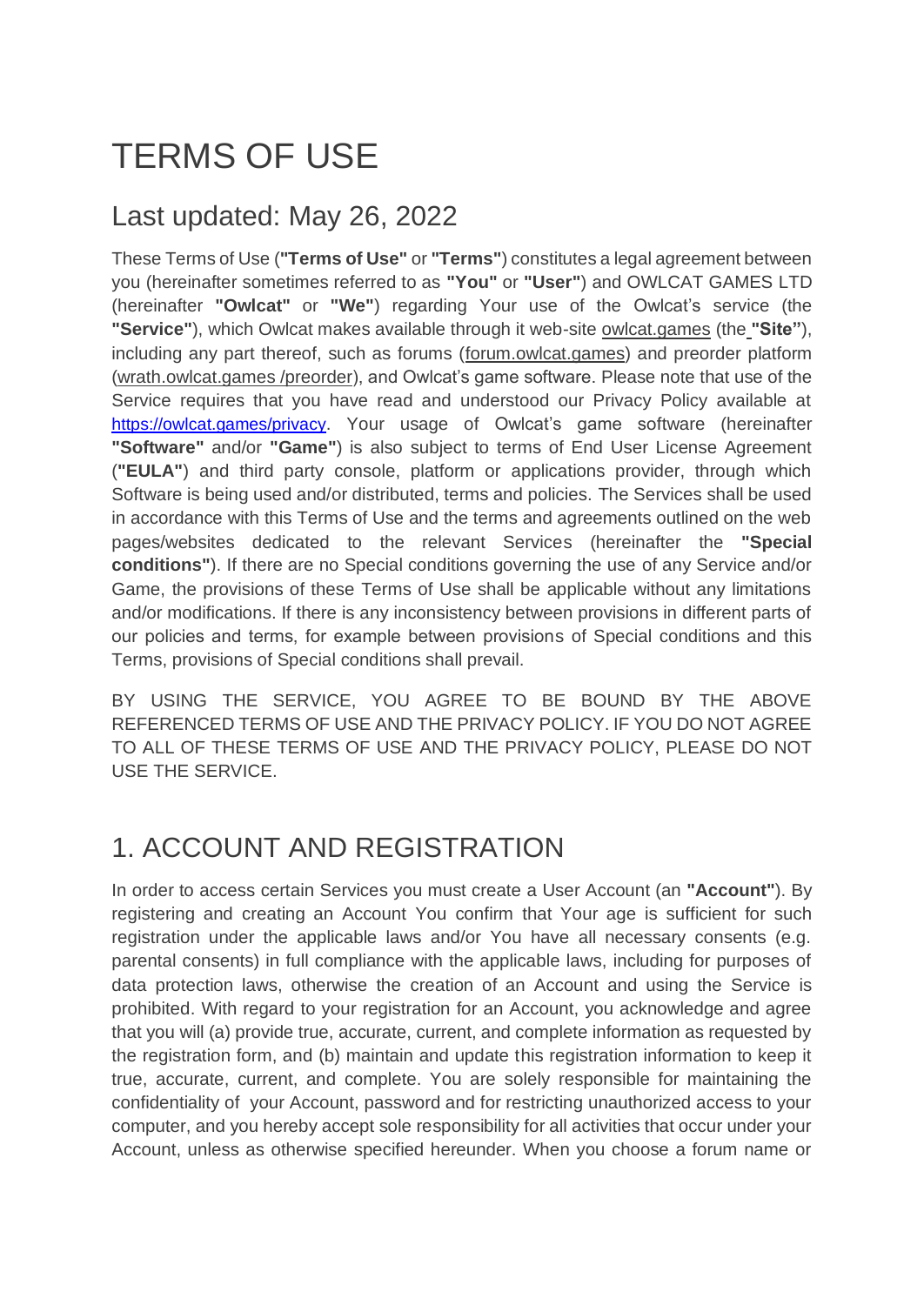other nickname for our Services, we ask that you do not use your own or another person´s real name, or a name protected by copyright or trademark.

You acknowledge and agree that, to the fullest extent permissible under applicable law, you shall have no ownership or other interest in your Account, and you further acknowledge and agree that all rights in and to the Account are owned by and inure to the benefit of Owlcat.

# 2. LIMITED LICENSE AND RESTRICTIONS

The Service may be used by you only for your personal, non-commercial use in accordance with these Terms of Use. Unless otherwise explicitly stated herein, nothing contained in these Terms of Use shall be construed as conferring by implication or otherwise any license or right to use any trademark, patent, design right, copyright or other intellectual property rights of Owlcat. You are granted a personal, limited, nontransferable, non-exclusive license to access the Service for Your personal noncommercial purposes. You are explicitly prohibited from any commercial exploitation of the Services and/or the Software, or effecting any actions that could adversely affect or harm in any manner the Services, Game and/or other Users. In no event You are allowed to utilize Services and/or Software for any activities and in any manner that could violate rights of any third party, including Owlcat, its respective partners and other Users, or any applicable laws.

All rights not expressly granted to You under these Terms shall be reserved by Owlcat.

# 3. CODE OF CONDUCT

Using the Services and/or the Game You agree to observe this Code of conduct.

When placing any materials, data, comments, messages, information, as well as links to them, (hereinafter in this section the "**Content**") in forums, chats, other virtual spaces available in the Service / Games and designed for communication ( hereinafter in this section the "**Communication Facilities**"), You agree only to use Communication Facilities to share and transfer Content in connection with Services and/or the Game. You agree not to:

- transfer or publish erotic or pornographic Content;
- transfer or publish any Content that, in the opinion of Owlcat, is offensive to other users and can equally do harm to business reputation or moral harm to third parties;
- transfer or publish illegal, harmful, dangerous, or obscene Content, as well as Content that contains information discriminating against other persons on the basis of gender, race, nationality, religious ideologies, sexual orientation and other grounds;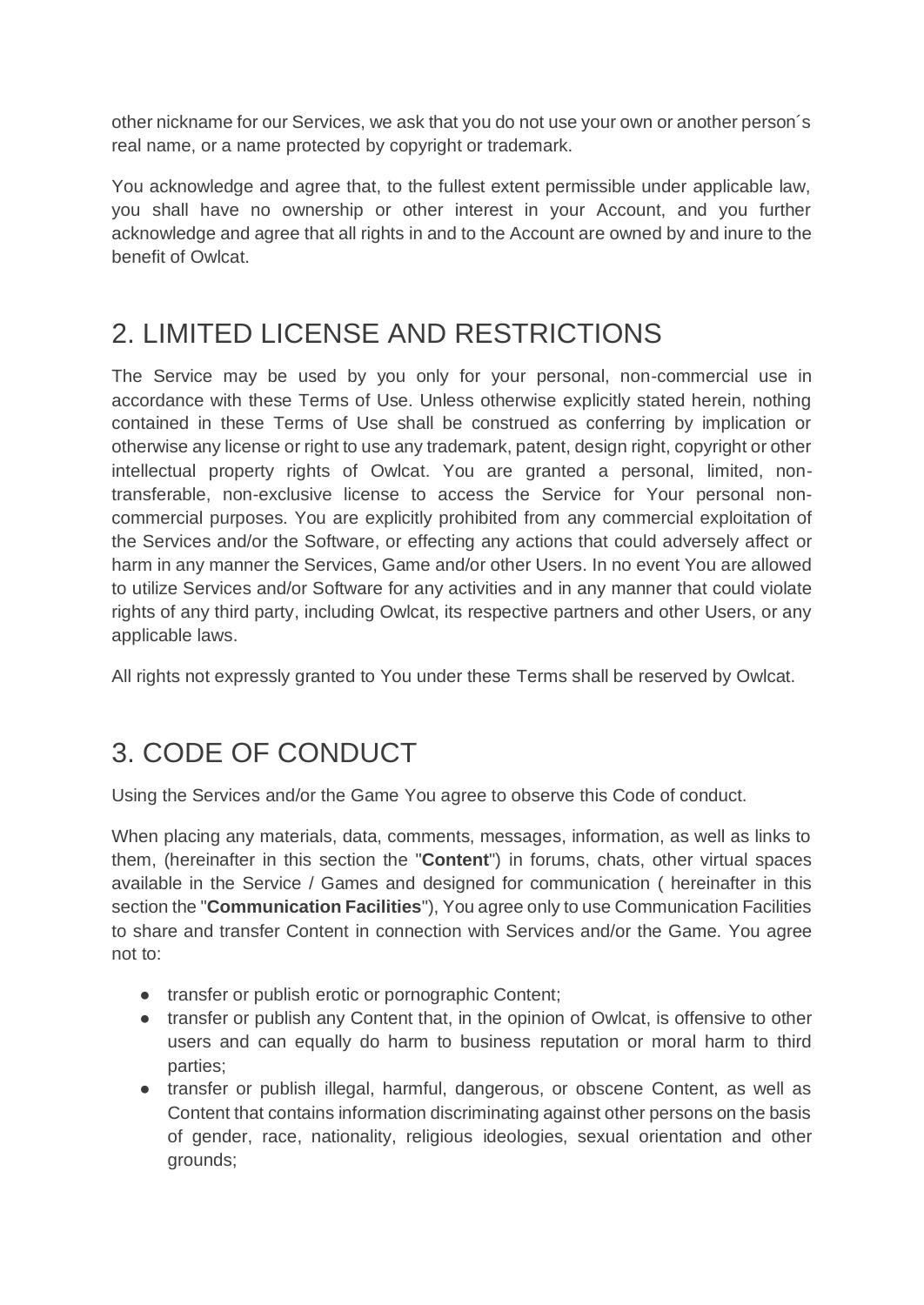- transfer or publish the Content directed on advertising or attracting attention to any goods and services;
- impersonate any real person, including without limitation an agent of Owlcat, or otherwise communicate in the Communication Facilities in any way designed to make others believe that your message constitutes a server message or was otherwise posted by a representative of Owlcat;
- engage in "trolling";
- engage in spamming, double posting, cross-posting, and resurrecting old posts or other similar activities;
- transfer or publish the Content that contains personal information or confidential data of any person;
- use "bots" or other automated techniques for collection of information about users;
- hack any Communication Facility or exploit any bugs in same;
- upload Content that contain software or other material protected by intellectual property laws or by rights of privacy and publicity, unless you own or control the rights thereto or have received all necessary consents; or
- disturb, threaten, pursue, confuse or cause stress, impose communication, attention or otherwise cause discomfort to other users.

Additional rules in connection with the Communication Facilities may be posted within such facilities. Owlcat reserves the right to review materials posted to the Communication Facilities and to remove any materials at any time, without notice, and for any reason and in its sole discretion. Statements made by users in the Communication Facilities reflect only the view of their authors and Owlcat specifically disclaims any liability with regard to the Communication Facilities and any actions resulting from your participation in the Communication Facilities. Owlcat is not responsible for information that you choose to communicate to other users via the Communications Services, or for the actions of other users.

If you encounter Content created by another user that you find offensive or violating restrictions outlined above, we encourage You to report this Content by contacting Owlcat.

### 4. TERMS OF SALE

Your purchase of software products, digital content, content subscriptions, in-game content, physical goods such as merchandise or any other physical or digital product or service (each referred to as "**Purchase**") available through https://wrath.owlcat.games/preorder or other sites of Owlcat (hereinafter "**Store**") shall be subject to following provisions:

- **Appropriate Age.** Should you be under age 18 you must have your parent's or guardian's consent in order to make a Purchase, furthermore you should check that Purchase is appropriate for your age.
- **Transactions.** You are responsible for all Purchases made through your Account. Owlcat shall not be liable for any loss that you may incur as a result of unauthorized purchase or uses of your Account, when such loss is due to your failure at maintaining the security and confidentiality of your Account.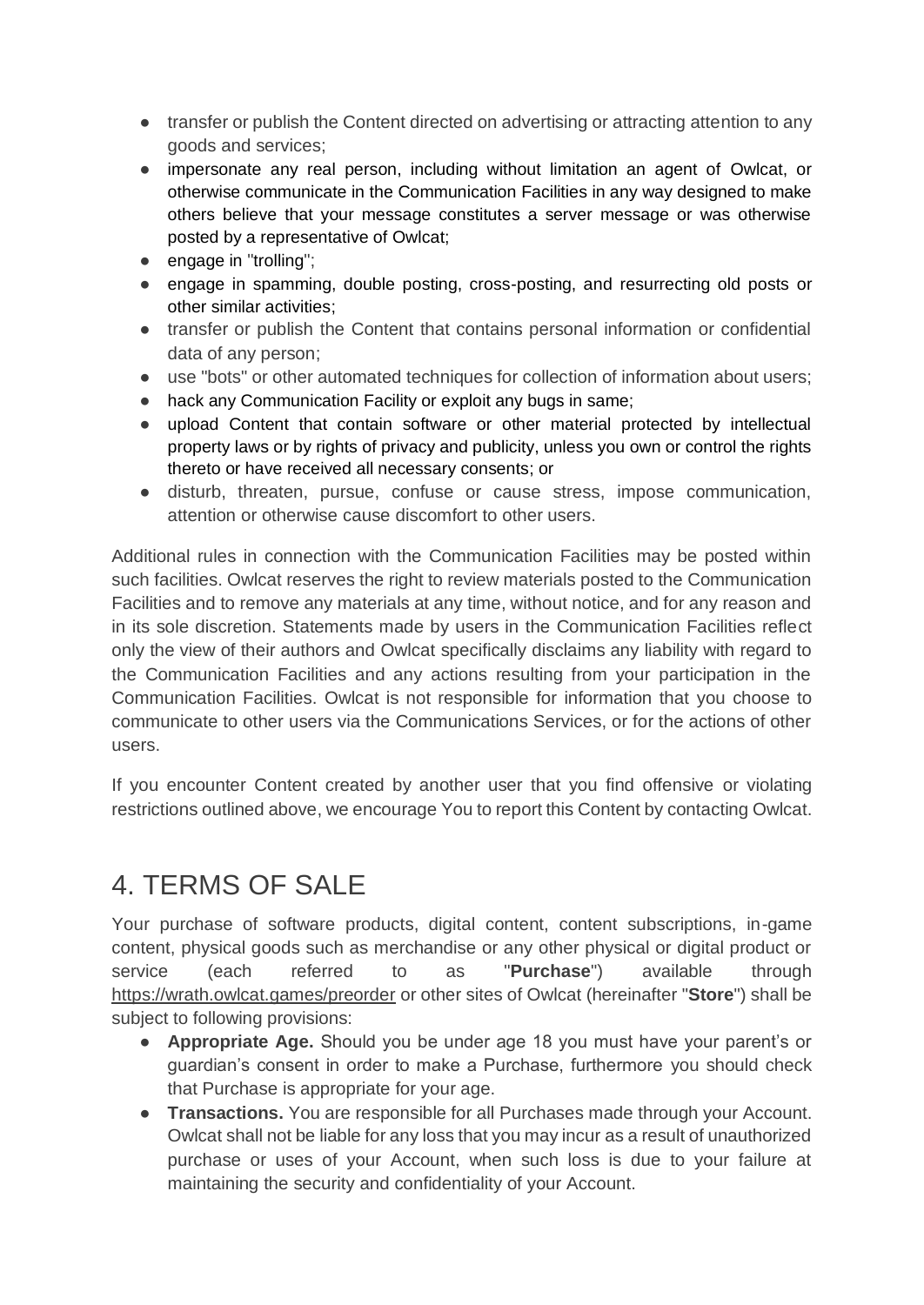- **Pricing.** The price payable shall be indicated on the checkout page before you finalize your Purchase. Unless otherwise explicitly stated on the Store, price indicated on the Store includes any applicable taxes (Sales Tax, GST and VAT). The costs of shipment may vary due to package weight, dimensions and place of delivery. Cost of shipment shall be included in the final price displayed on the Store before checkout. Please note that in some cases you may also be subject to customs charges and that such fees are not included in the price. Owlcat reserves the right to change the price and availability of any Purchase at any time without notice, however such changes shall not affect Purchases made and fully paid up by User prior to such changes.
- **Delivery.** Owlcat will strive to deliver properly made Purchases to you within a reasonable amount of time or timeframes indicated on the Store at the moment of Purchase. However, occasionally, technical problems and/or a manual review of the order, as well as any factors beyond Owlcat's control, may delay or prevent delivery of the ordered Purchase. Your remedy with respect to Purchase that is not delivered within a reasonable or declared by Owlcat amount of time is to either receive a replacement of such Purchase, or a refund of the purchase price paid for such a Purchase. With respect to digital Purchases, our obligation to deliver the Purchase to you shall be complete at such time as, and place where, you first were provided with the ability to download digital content. Furthermore, Owlcat reserves the right to suspend delivery of a Purchase until payment for it is received by Owlcat. With respect to physical goods ordered we ask You to allow up to 4 (four) weeks after You receive confirmation of email of your Purchase delivery. If You do not receive your Purchase within that time, please contact Owlcat.
- **Payment.** You will be provided with ability to pay for Purchase by any payment method identified on the Store. Please consider that corresponding payment method terms and policies shall be applicable and govern your payment. Should you have any questions regarding any payment method, please contact such payment method provider.
- **Refunds.** Owlcat does not offer refunds for Purchases made through the Store unless as otherwise specified herein and subject to any rights you may have under applicable law, such as, 14 (fourteen) days withdrawal without giving reason right available for EU/EEA residents. In case of damaged goods, goods of unsatisfactory quality or goods in an unsellable condition please contact Owlcat for information on refunds. Any such requests will be dealt by Owlcat on its sole discretion. PLEASE NOTE that you will lose your right of withdrawal for purchased digital content as soon as you have expressly consented to the performance of the digital content and have acknowledged that you will therefore lose your right to withdraw from the contract, and/or as soon as and have started to download such digital content on your computer or personal device, whichever occur first.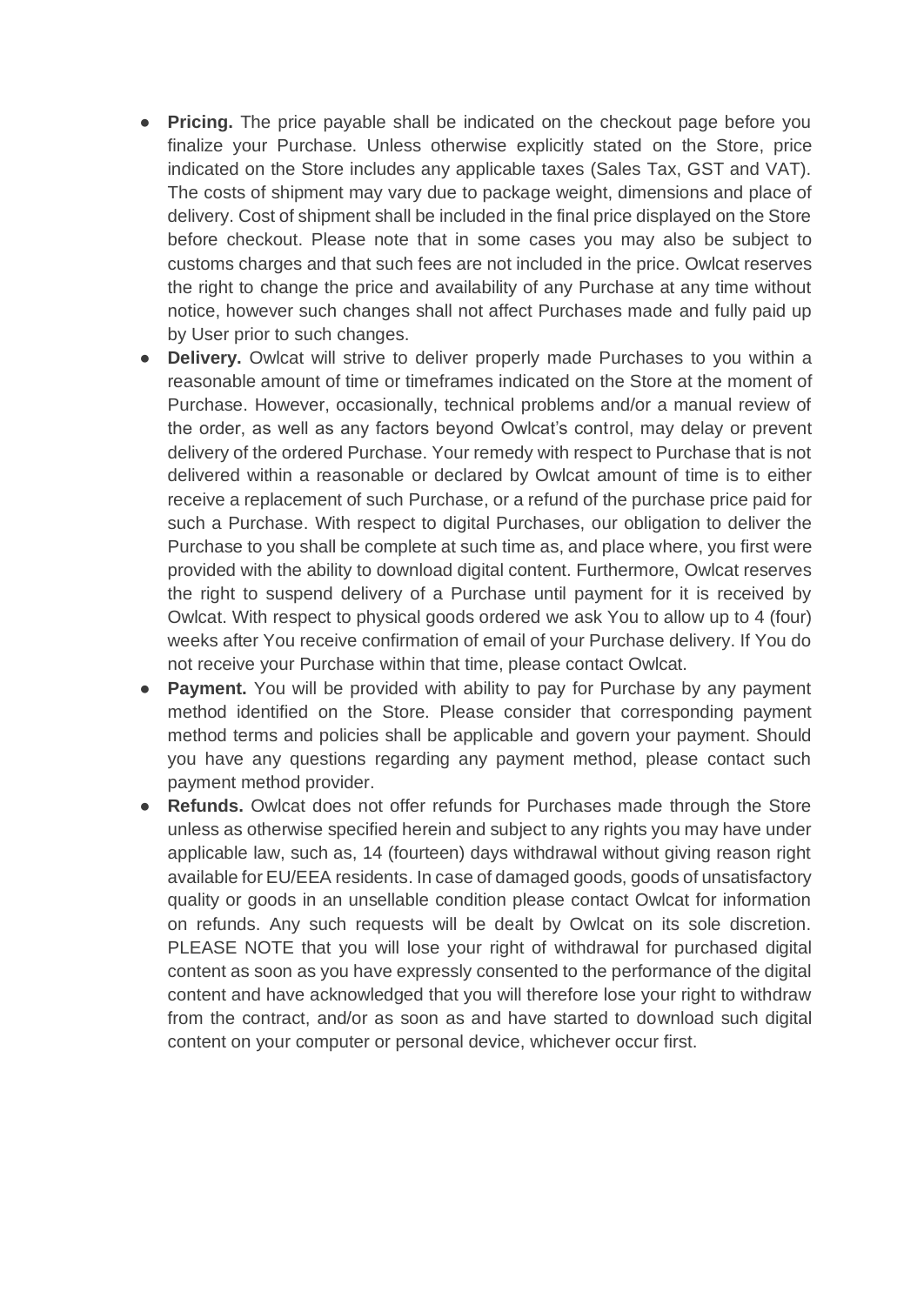# 5. USER CONTENT AND MODS

Some Services or Games may contain ability to create and submit content through the Service or the Software ("**User Generated Content**" or **"UGC"**). You agree that any UGC is and shall not (a) infringe any copyright, trademark, trade secret, patent, or any other proprietary right of any person or entity; (b) contain any viruses, Trojan horses, worms, corrupted files, or any other similar software or program; (с) violate any applicable law or regulation; or (iv) violate or be inconsistent with these Terms, including without limitation Code of Conduct section, or our Privacy Policy. You understand that Owlcat may restrict, or remove, your UGC for any reason. You represent and warrant that UGC does not infringe any third party´s intellectual property rights or any other rights. Owlcat specifically disclaims any liability with regard to User Generated Content. Anyone who believes that their original work has been reproduced as UGC through one of our Games or Service in a way that constitutes copyright infringement may notify us by contacting support.

Owlcat highly appreciates and values contribution you may make to our Software and wishes to encourage you to mod. However, due to certain limitations and obligations, which, inter alia, are imposed on us by intellectual property incorporated into our Games owners, we may not unconditionally authorize and allow creation of mods. Should you wish to create mod and or any modifications to our Software, please contact us for obtaining prior approval. We reserve the right to review each request and in our sole discretion accept or reject it if necessary. Please note that approval may only be granted in case You agree (a) not to cause or permit the sale or other commercial distribution or commercial exploitation of any modifications submitted by You and (b) to grant Owlcat a non-exclusive, worldwide, royalty-free, sublicenseable, and transferable license (i) to use, reproduce, distribute, prepare derivative works of, display, perform and otherwise exploit in any manner whatsoever any modifications made by You, or any portion thereof, in the Game as well as via any and all media now known or thereafter developed, and (ii) to advertise, market and promote the same.

### 6. DISCLAIMER

THE SERVICE IS PROVIDED BY OWLCAT ON AN "AS IS" AND "AS AVAILABLE" BASIS. TO THE FULLEST EXTENT PERMISSIBLE BY APPLICABLE LAW, OWLCAT DISCLAIMS ALL WARRANTIES, WHETHER EXPRESS OR IMPLIED, INCLUDING BUT NOT LIMITED TO, THE WARRANTIES OF MERCHANTABILITY, FITNESS FOR A PARTICULAR PURPOSE AND NON-INFRINGEMENT. WITHOUT LIMITING THE FOREGOING, OWLCAT MAKES NO REPRESENTATION OR WARRANTY OF ANY KIND, EXPRESS OR IMPLIED: (I) AS TO THE OPERATION OF THE SITE AND/OR SERVICE, OR THE INFORMATION, CONTENT, MATERIALS OR PRODUCTS INCLUDED THEREON; (II) THAT THE SITE AND/OR SERVICE WILL BE CONTINUOUS, UNINTERRUPTED, SECURE OR ERROR-FREE; (III) AS TO THE ACCURACY, RELIABILITY, OR CURRENCY OF ANY INFORMATION, CONTENT, SERVICE, OR PRODUCTS PROVIDED THROUGH THE SITE AND/OR SERVICE; OR (IV) THAT THE SITE AND/OR SERVICE, SOFTWARE DOWNLOADED FROM THE SITE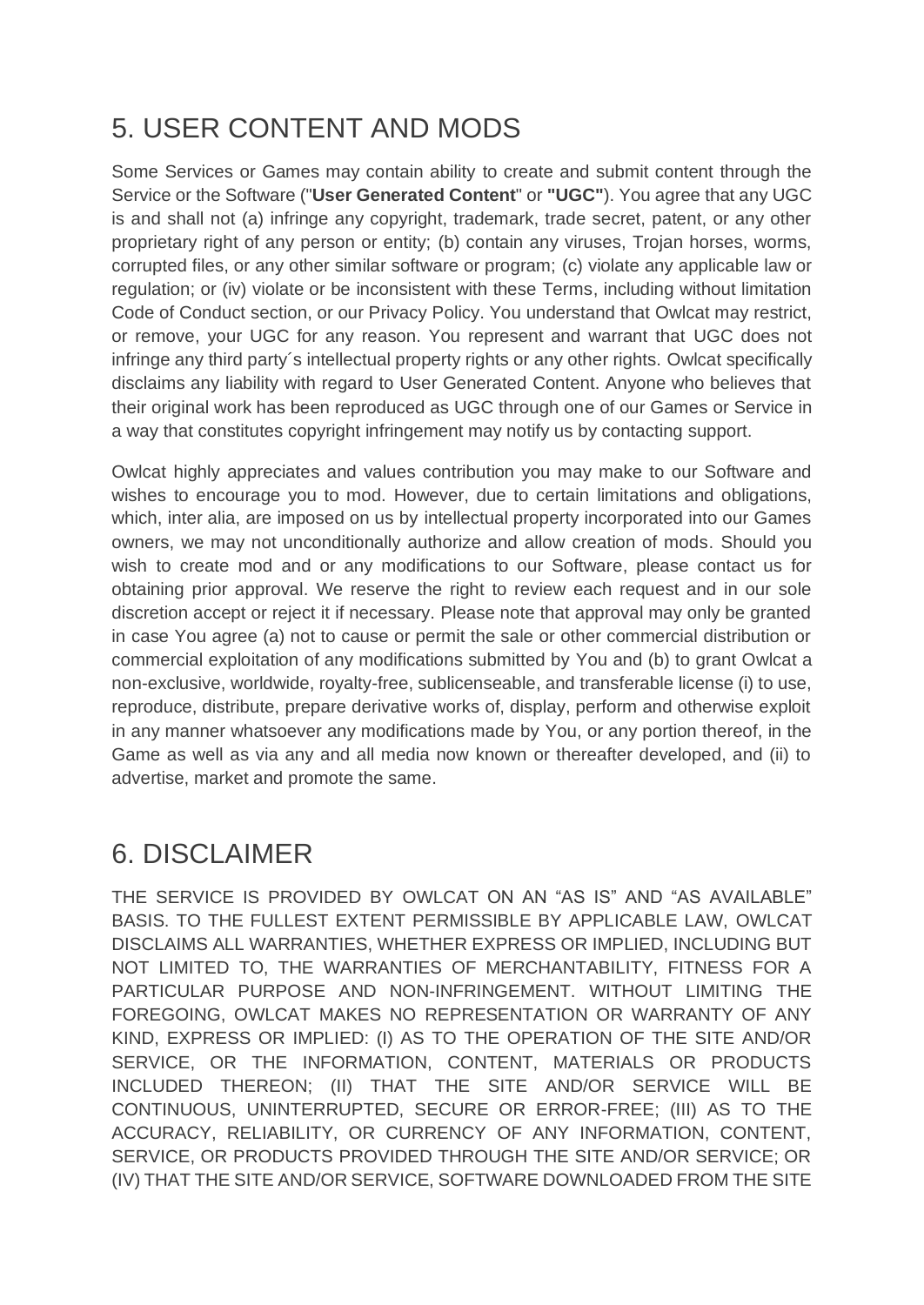AND/OR SERVICE, OWLCAT SERVERS, OR E-MAILS SENT FROM OR ON BEHALF OF OWLCAT , ARE FREE OF VIRUSES, SCRIPTS, TROJAN HORSES, WORMS OR OTHER HARMFUL COMPONENTS. SOME JURISDICTIONS DO NOT ALLOW THE EXCLUSION OF IMPLIED WARRANTIES OR LIMITATION ON APPLICABLE STATUTORY RIGHTS OF A CONSUMER, SO THE ABOVE EXCLUSION AND LIMITATIONS MAY NOT APPLY TO YOU.

## 7. LIABILITY

IN NO EVENT SHALL OWLCAT BE LIABLE FOR ANY DIRECT, INDIRECT, SPECIAL, PUNITIVE, INCIDENTAL, EXEMPLARY OR CONSEQUENTIAL, DAMAGES, OR ANY DAMAGES WHATSOEVER, EVEN IF OWLCAT HAS BEEN PREVIOUSLY ADVISED OF THE POSSIBILITY OF SUCH DAMAGES, WHETHER IN AN ACTION UNDER CONTRACT, NEGLIGENCE, OR ANY OTHER THEORY, ARISING OUT OF OR IN CONNECTION WITH THE USE, INABILITY TO USE, OR PERFORMANCE OF THE INFORMATION, SERVICES, PRODUCTS, AND CONTENTS AVAILABLE FROM THE SITE AND/OR SERVICE. THESE LIMITATIONS SHALL APPLY NOTWITHSTANDING ANY FAILURE OF ESSENTIAL PURPOSE OF ANY LIMITED REMEDY. BECAUSE SOME JURISDICTIONS DO NOT ALLOW THE EXCLUSION OR LIMITATION OF LIABILITY FOR CONSEQUENTIAL OR INCIDENTAL DAMAGES, THE ABOVE LIMITATIONS MAY NOT APPLY TO YOU.

TO THE FULLEST EXTENT PERMISSIBLE UNDER APPLICABLE LAW, THE PURCHASE YOU MAKE ON THE STORE ARE PROVIDED TO YOU "AS IS," AND YOUR USE IS AT YOUR OWN RISK. WE DO NOT MAKE, AND HEREBY DISCLAIM, ANY AND ALL OTHER EXPRESS, IMPLIED OR STATUTORY WARRANTIES, INCLUDING IMPLIED WARRANTIES OF MERCHANTABILITY, FITNESS FOR A PARTICULAR PURPOSE, NONINFRINGEMENT OF THIRD PARTY RIGHTS, AND ANY WARRANTIES ARISING FROM A COURSE OF DEALING, USAGE, OR TRADE PRACTICE. SOME JURISDICTIONS DO NOT ALLOW THE EXCLUSION OF OR LIMITATIONS ON IMPLIED WARRANTIES, SO THE ABOVE EXCLUSIONS AND LIMITATIONS MAY NOT APPLY TO YOU.

TO THE MAXIMUM EXTENT PERMITTED BY APPLICABLE LAW, NEITHER OWLCAT NOR ITS LICENSORS OR DISTRIBUTORS SHALL BE LIABLE TO YOU FOR ANY LOST PROFITS, COST OF SUBSTITUTE GOODS OR SERVICES, OR ANY FORM OF INDIRECT, SPECIAL, INCIDENTAL, CONSEQUENTIAL OR PUNITIVE DAMAGES FROM ANY CAUSES OF ACTION ARISING WITH RESPECT TO THE PRODUCTS OR SERVICES THAT YOU PURCHASE ON THE STORE, WHETHER ARISING IN TORT (INCLUDING NEGLIGENCE), CONTRACT, STRICT LIABILITY OR OTHERWISE, WHETHER OR NOT SUCH PARTY HAS BEEN ADVISED OF THE POSSIBILITY OF SUCH DAMAGE. IN NO EVENT SHALL OWLCAT AGGREGATE LIABILITY UNDER THESE TERMS OF SALE EXCEED THE AMOUNT ACTUALLY PAID BY YOU FOR THE APPLICABLE PRODUCTS OR SERVICES.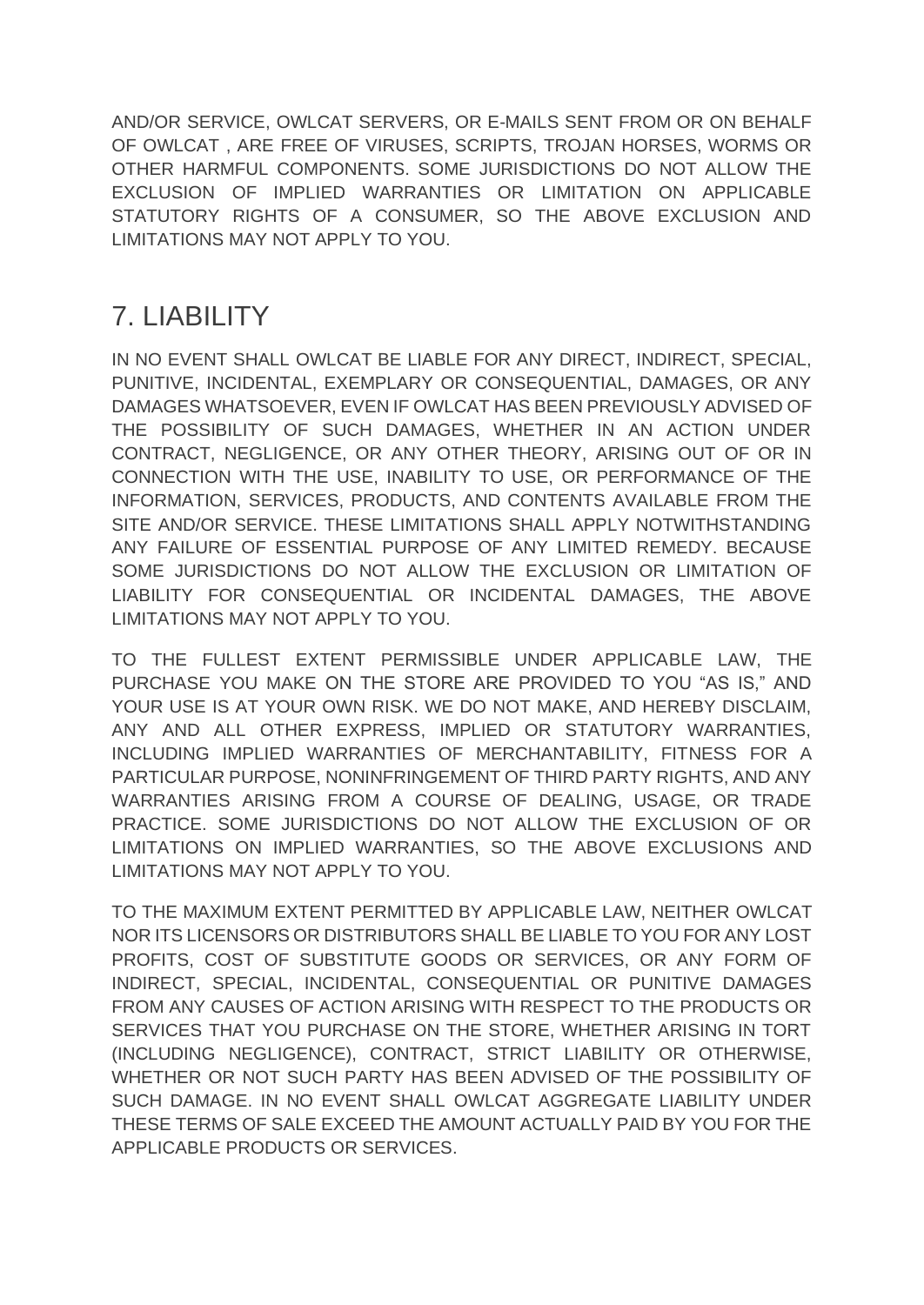NOTWITHSTANDING THE FOREGOING, NOTHING CONTAINED IN THESE TERMS OF SALE LIMIT OWLCAT'S LIABILITY TO YOU FOR FRAUDULENT MISREPRESENTATIONS, DEATH OR PERSONAL INJURY CAUSED BY OWLCAT'S NEGLIGENCE, OR ANY OTHER LIABILITY TO THE EXTENT SUCH LIABILITY CANNOT BE EXCLUDED OR LIMITED AS A MATTER OF APPLICABLE LAW.

### 8. IDEMNITY

You understand that You are personally responsible for your behavior while using Service, visiting Site or in other way utilizing the Software and agree to indemnify and hold Owlcat and its and their affiliates, business partners, distributors, agents, representatives and other authorized users, and their respective officers, directors, employees, and agents (collectively, the **"Indemnified Parties"**), harmless from and against any loss, damage, liability, cost, or expense of any kind (including attorneys' fees) that the Indemnified Parties may incur in connection with any claim(s) or threatened claim(s) arising out of or related to your use of any Service, Site, Software or your violation of these Terms, applicable law, or the rights of any third party.

# 9. DATA AND INFORMATION SECURITY

You provide Owlcat data at the creation of the Account as well as any other information placed in the Service and/or Game at Your own risk. Though Owlcat undertakes all efforts for ensuring confidentiality of those data which are not intended for public viewing, it is necessary to consider that no security measures are perfect and they can be bypassed.

You are fully responsible for the safety of Your login and password that are necessary for access to the Account. All actions made by You in Your Account, are considered to be made by You, if You do not notify Owlcat about loss of Your login and password for the Account or other cases of loss of control over the Account and Your Account will not be blocked beforehand.

Owlcat cannot control the actions of other users with whom You want to share Your profile and information. Therefore Owlcat cannot warrant that any content that You post on the Services and/or Game will not be available for viewing by unauthorized persons.

Owlcat shall not be responsible for any detours undertaken on the Site and in the Games of security measures.

You understand and acknowledge that, even after removal of data and content provided/arranged by You, these data or content may remain visible in the cache or web archives, as well as in the results of search engines, and may also be available to other persons, if other users have copied and stored Your data or content.

You hereby acknowledge that all comments, messages, information, personal data, address, content, placed by You in the Services and/or the Game are likely to be available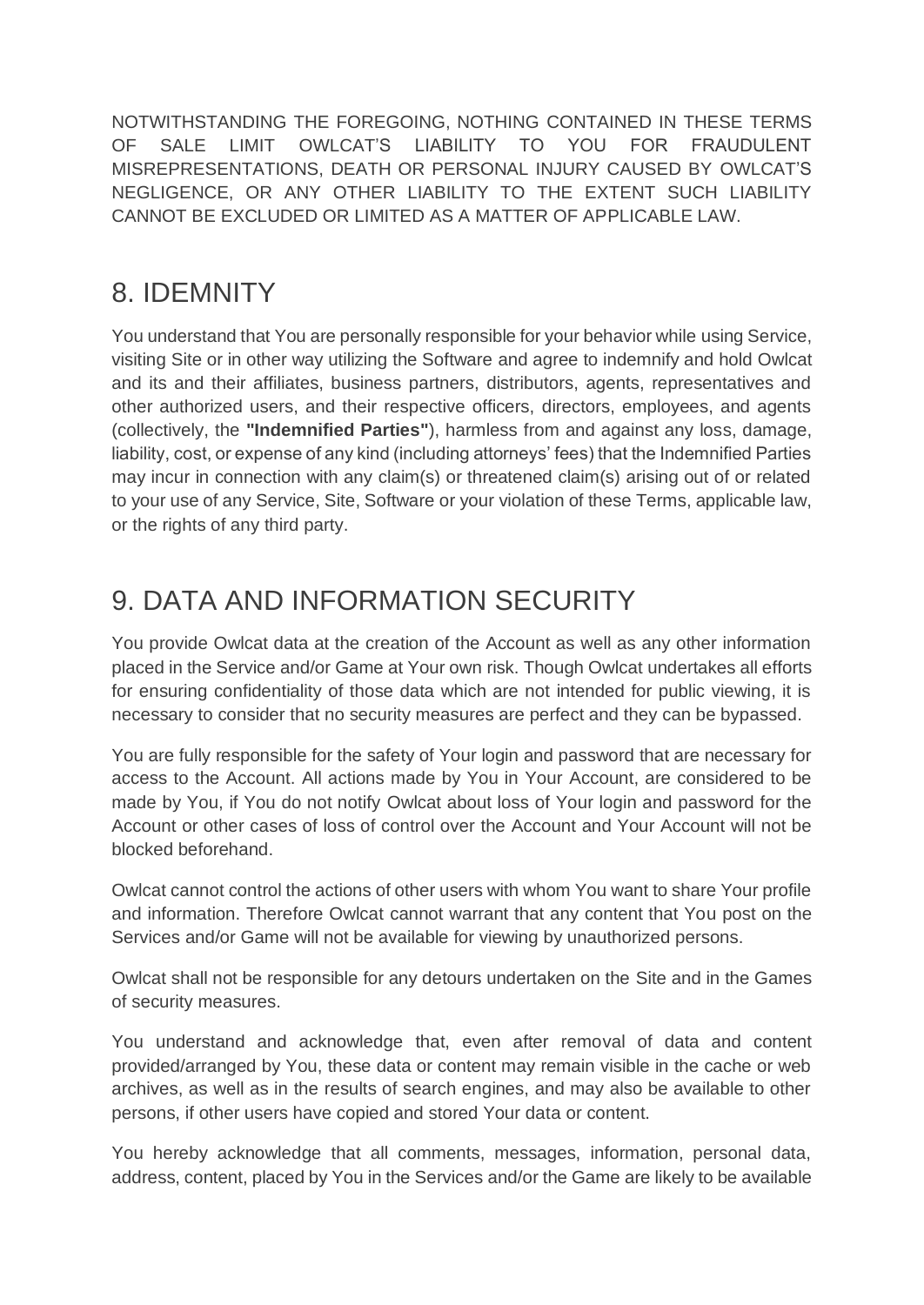for viewing, copying by third parties. You are responsible for the texts, files, images, photos, videos, sounds, works of music, copyrighted works and other material and information etc. placed and published by You on the net (hereinafter referred to as **"published information"**), that You make available through Communication Facilities or exchange with other users in any other ways. We neither appropriate these contents nor do we agree to them. We have no control over the information placed in the Service and Game by users. We do not check these contents before they are published. Insofar as we have knowledge of illegal contents, or receive such knowledge, we will delete it immediately. We do not accept any liability for these contents, nor, in particular, do we accept liability for correctness, completeness or integrity.

### 10. MISCELLANEOUS

**a. Assignment.** Owlcat reserves the right to assign its rights and obligations arising out of these Terms to any third party at its discretion, by notifying You by posting the new edition of these Terms. Your rights and obligations arising out of these Terms shall be considered transferred to the assignee of Owlcat at the moment of the respective notification. Your rights and responsibilities are personal and non- transferable.

**b. Updates.** Owlcat has the right at any time at its discretion without further notice to You to change the functionality and the content of the Site, Service and/or the Software. You acknowledge and agree that Owlcat may update the Service and the Games on your computer, with or without notification.

**c. Claims.** Any claim you bring against us relating to your exploitation of the Service and/or purchase must be submitted to us within reasonable time after you became aware of, or should have become aware of, the circumstances giving rise to a claim, and under no circumstances later than the minimum claim time permitted under applicable law.

**d. Intellectual Property.** You hereby acknowledge that all rights to intellectual property to the Service, Site and/or Game belong to Owlcat and its licensors.

**e. Termination.** If you fail to comply with any of the terms in the Terms of Use or the EULA, Owlcat will provide you with a warning for your non-compliance. In case of a serious violation of the Terms of Use or the EULA, or in case of repeated cases of non-compliance, Owlcat reserves the right to immediately terminate the Service to you. You may terminate the Service at any time by ceasing all use of the Service. Any money you have paid for Purchases are not subject to return in case of termination of a Game, Service or Site, or any termination due to your non-compliance with these Terms of Use or the EULA.

**f. Electronic Communication.** When you visit the Site, use the Service, effect Purchases or send e-mails to us, you are communicating with us electronically. You consent to receiving communications from us electronically in order to answer your inquiries or comments, to provide you with an invoice or game key, or with general information regarding the Service, any Game or Purchase. We will communicate with you by e-mail or by posting notices on the Site or on the Communication Facilities. You agree that all